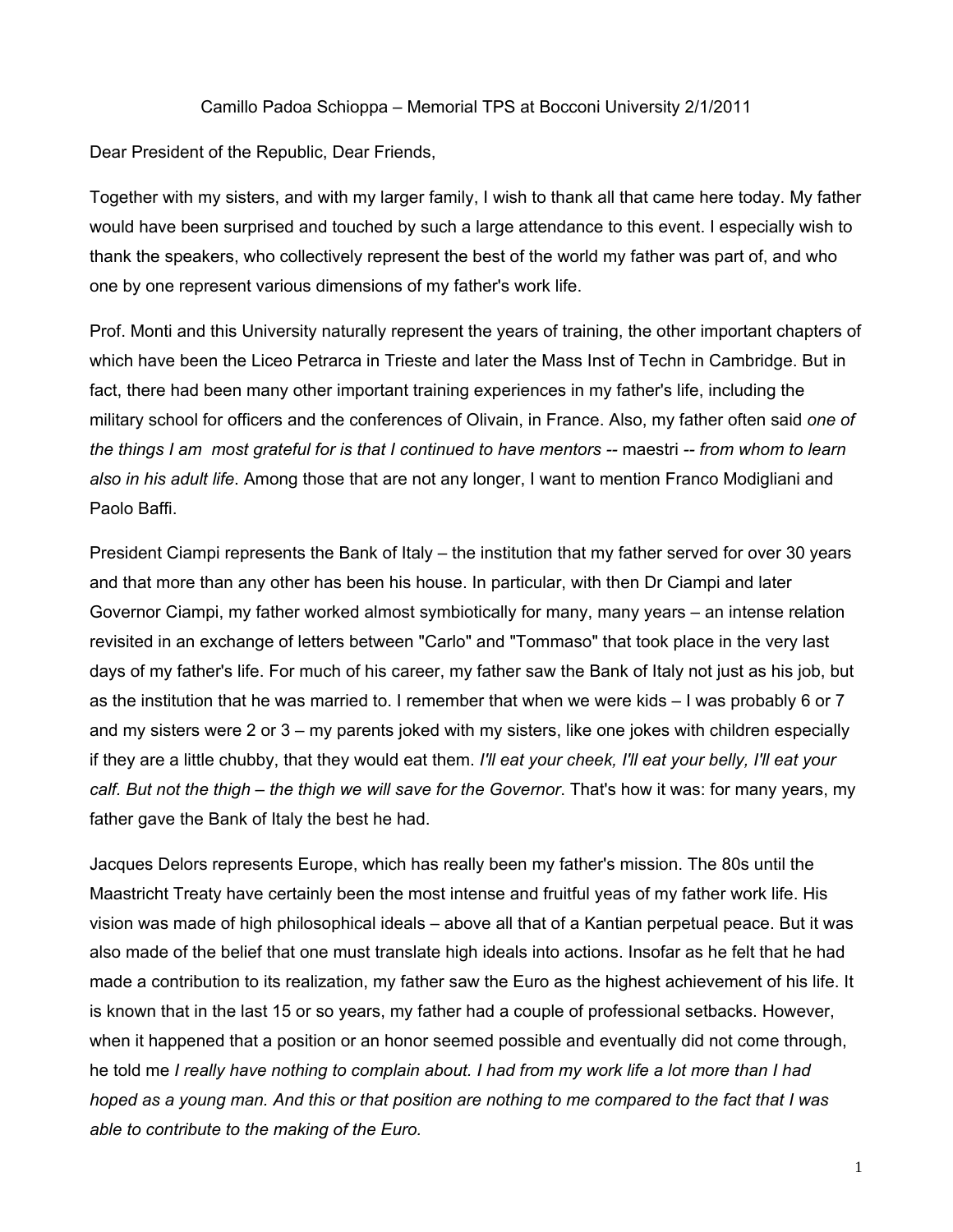Jean-Claude Trichet represents the years at the ECB. In a recent interview, Fabrizio Saccomanni nicely said that for my father accepting the position in Frankfurt had been an act of humility. I think that my father felt a bit like a midwife for the ECB. He loved the fact that it was such a young institution – the mean age was initially close to 30. He also had a great admiration for Wim Duisenberg – another *maestro* of the adult life – whom my father called *a magician*. In comparison with previous years, the time in Frankfurt was somewhat more relaxing. He told me that *having been a central banker in Italy is like having been a doctor in Africa – I rarely feel challenged by the situation.* (Although I must say that this was between 1998 and 2005, before 2008!) In spite of the physical distance, those years were also a time in which the relationship between me and my father grew closer.

Romano Prodi represents first of all the dimension of friendship. My father did not have many close friends – most of them were with him on December 18. In addition, Prodi, represents the experience at the Ministry of Treasury and, more generally, the relation with "real" politics. The passion for politics had dominated him since always, but as a young man my father realized that party life did not interest him, so he chose a career in the institutions. When the perspective of the MEF came about, he hesitated and told me *I am not sure that I have that kind of appetite*. But after a few weeks of pondering he realized that in fact he did have that appetite. Those two years were extremely intense for him. He once told me *for the first time since high school I look forward to the weekend to have a break*. In spite of criticisms, which often came from supposedly friendly circles, my father was rather proud of his time at the MEF. At the same time, that experience newly opened his eyes on the problems of Italy. Throughout his life my father has been an optimist, always ready to see the glass half full. Yet his opinion of the current situation in Italy was abysmal. The last time I spoke with him, he told me *I'm not sure that I will live long enough to see the end of this political time*. Unfortunately, he was correct. One of the recurrent questions in his last few years was *What can I do to facilitate the rebirth of the Italian political system, which will necessarily take place after this epoch?* This is one of the themes that his passing lives open.

Paul Volcker represents the relation with the United States and, more generally, with the rest of the world. That relationship had always been intense – for example, my father loved Asia, in particular Japan and Singapore. However, that relationship had grown even more intense in the last few years, in part because of events such as  $9/11$  and the crisis of 2008. Of his many activities in recent times  $$ from Notre Europe to the Accounting Standards to the work from Promontory – the one that he probably cared the most about was something known as the *Palais-Royal Initiative*, which is a proposal of reform of the International Monetary System. The working group ‒ and I remember my father's excitement when Paul Volcker accepted to be part of that group – has in the last few days